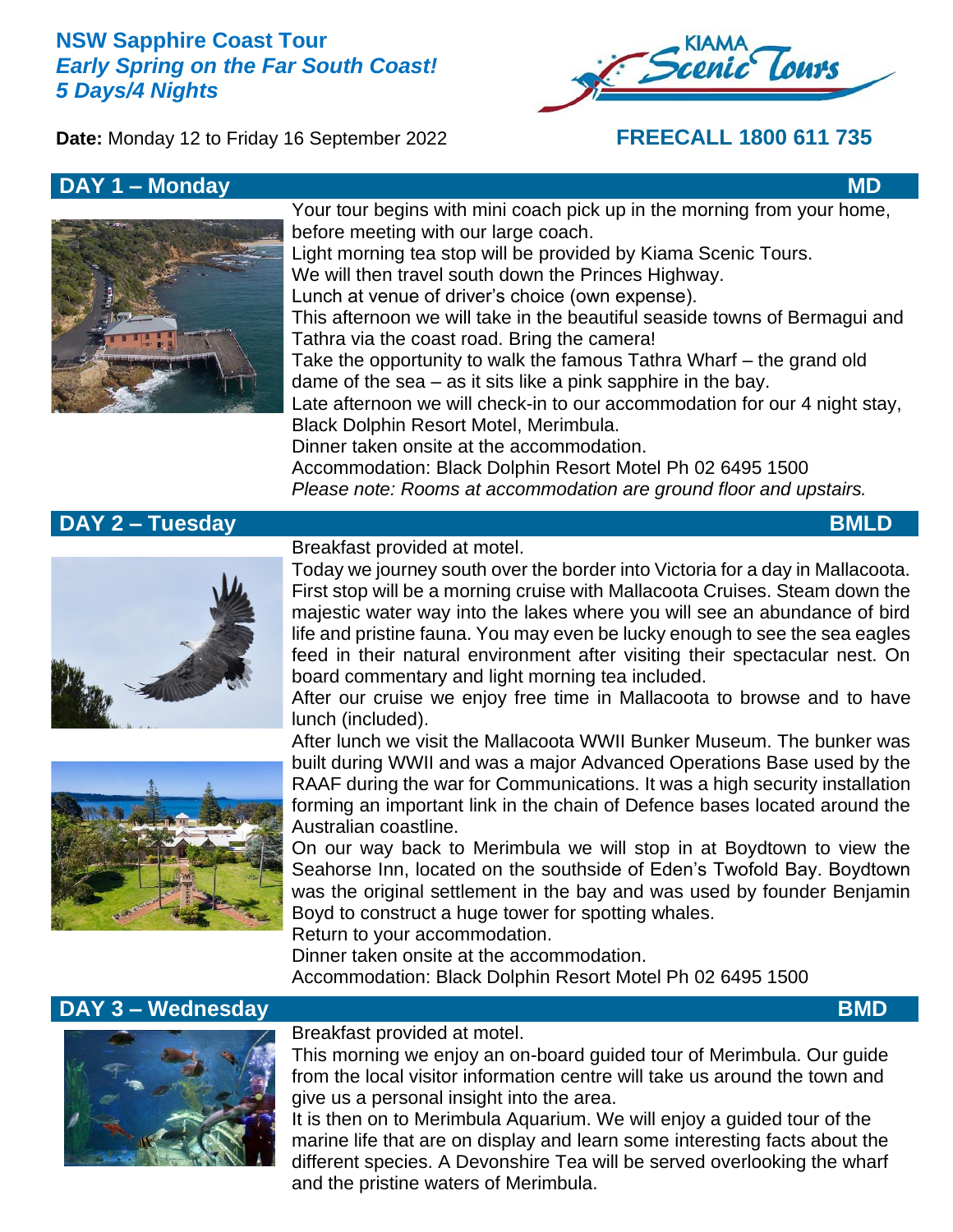

The coach will then drop you back into Merimbula township for free time to browse the town and purchase lunch (own expense) If available, we will visit Wheelers Oysters after lunch. From humble beginnings in 1927, to becoming a national name synonymous with the highest quality oysters, Wheeler's Oyster Farm is a cornerstone in the history of aquaculture on the Sapphire Coast. Journey through the history and get insider access to the state-of-the-art factory. Meet the farmers and taste prized Sydney Rock Oysters fresh from the pristine waters of Merimbula Lake (visit subject to availability due to Covid) Return to your accommodation. Dinner taken onsite at the accommodation.

Accommodation: Black Dolphin Resort Motel Ph 02 6495 1500

# **DAY 4 – Thursday BMLD**





Today we head to the fishing, timber and whaling town of Eden. Our first stop is the local wharf to join Cat Balou Cruises for a Twofold Bay Highlights Cruise. Cat Balou Cruises have been operating since 1987 and are the most experienced whale watching operators in NSW! Enjoy live commentary as we cruise the bay. Can you spot Boyd's Tower? Watch out for Seals and Dolphins, and if the season is right, you will most likely see a whale! Light refreshments will be served during the cruise. Lunch taken in Eden township (included)

It is then on to Eden Killer Whale Museum. A guide will take us around the

museum where you will learn the history of Eden's old whaling days, plus the story of 'Old Tom'.

On our way back to Merimbula we will do a drive though the township of Pambula. With the discovery of gold in local rivers in the mid 1800's, some of the town's lovely historic buildings date back to this industrious time, with bull-nose verandahs, a town clock and lovingly tended street gardens. Return to your accommodation.

Dinner taken onsite at the accommodation.

Accommodation: Black Dolphin Resort Motel Ph 02 6495 1500

# **DAY 5 – Friday BM** BM **BM**



### Breakfast provided at motel.

Check out and departure from our accommodation at Merimbula. We head back north, stopping in at the Bega Cheese Heritage Centre \*\*Please note at time of publication the centre was not open due to Covid restrictions. If it is still closed in September we will go on to the town of Central Tilba for visit\*\*

Lunch stop at venue of driver's choice (own expense). Return to your home late afternoon.

# *PLEASE NOTE: Due to Covid-19, all itinerary attractions are subject to change without notice*

**B** = Breakfast **M** = Morning Tea **L** = Lunch **D** = Dinner

### **Inclusions:**

4 nights' accommodation, all breakfasts, all dinners, light morning tea on 5 days, lunch on 2 days, entry to all attractions and coach pick up & drop off from your home (Illawarra area only)